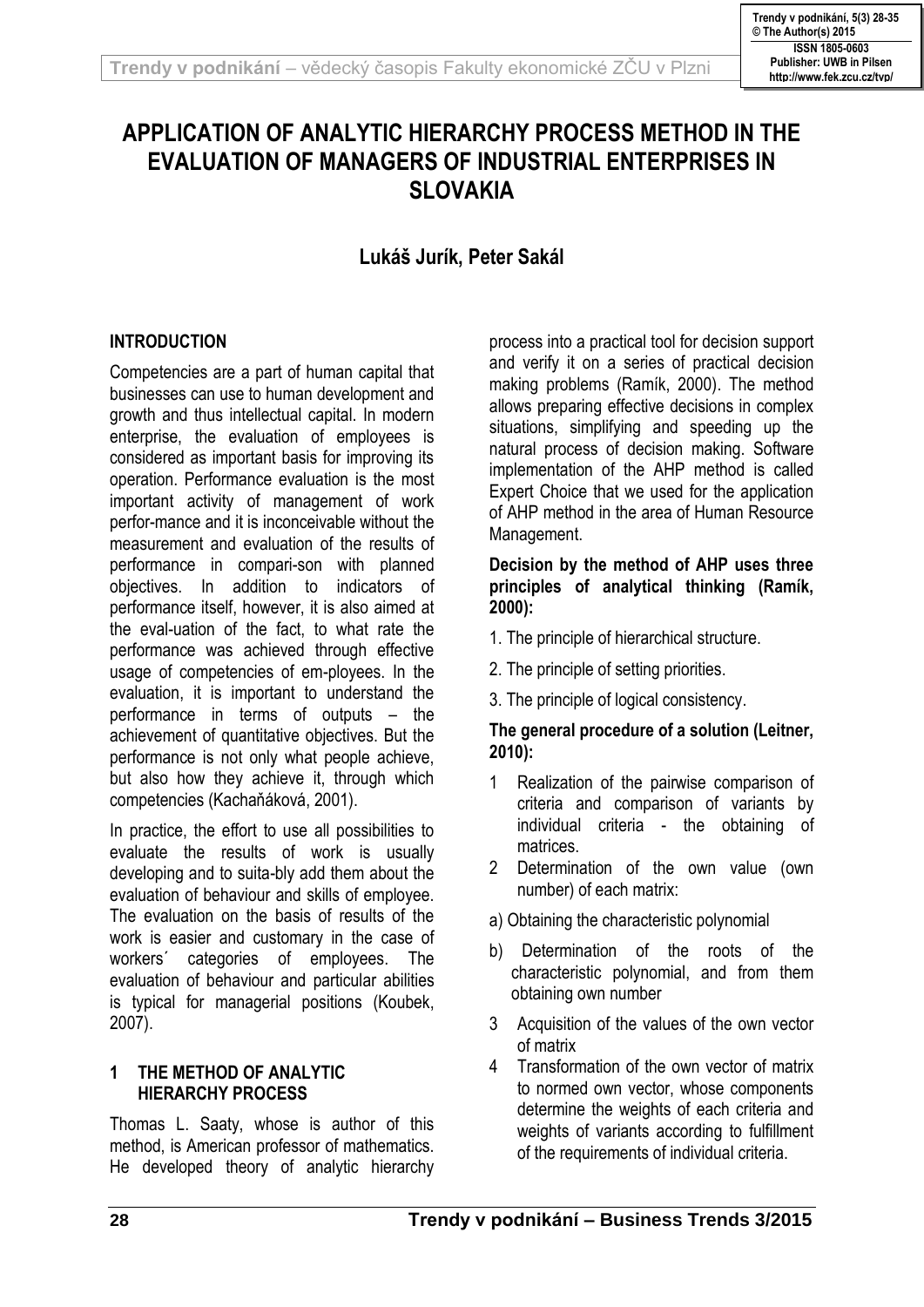5 The final evaluation and determination of the order by means of a weighted sum.

# **The problem can be solved in two ways:**

- 1 Software Expert Choice (EC), whose procedure will be described.
- 2 The classical numerical method.

### **The solution of the problem by software EC rests in the following steps:**

- 1. The determination and inscription of the objective, criteria and variants of the decision problem.
- 2. The assignment of the weights to individual criteria through pair wise comparison of criteria.
- 3. The evaluation of the variants of solution by pair wise comparison in individual criteria.
- 4. The evaluation of the optimal variant of solution, eventually the sequence of individual variants.

During our scientific-research activities and in processing the above mentioned grants we have accumulated theoretical and practical experience of the issue. Therefore, in this paper, we will deal only with the applications of AHP method in the competency approach in three industrial enterprises (Jurík, 2013; Rauchová, 2014; Schiffel, 2014)*.*

### **2 THE APPLICATION OF AHP METHOD IN COMPETENCY APPROACH IN INDUSTRIAL ENTERPRISES**

**AHP method has in the field of personnel management following options of utilization**  (Ramík, 2000):

- **1. In the selection of candidates** the application of AHP method in the selection of candidates for a particular job position will be described in the next part.
- **2. In the development of employees**  it is possible to measure the development of individual competencies, but also the development of level of the total set of required competencies of employees after completion of the courses and thereby to measure their contribution to the development of competencies.

**3. In the evaluation of employees and subsequently also in their remuneration** the option of evaluation on the basis of the desired level of set of competencies, in the case of comparison with other employees and subse-quently a connection of the evaluation with the remuneration system, specifically a connection with the variable component of wage.

### **By us formulated methodology can be applied to two tasks:**

- 1. Selection of candidates for the working position.
- 2. Evaluation of employees for the assessment of their quality and performance.

# **2.1 MODEL FOR THE SELECTION OF CANDIDATES BY USING THE AHP METHOD IN INDUSTRIAL ENTERPRISE NO. 1**

The role of personnel selection is to assess the assumptions of candidates for a specific job position and their prospective use in enterprise and decision about selection the most suitable candidate. Within this range the choice of employees strategic HR activities, because it affects the quality of an employees of enterprises, the quality of human capital. Enterprises use competencies, competency model to selection of employees (Jurík, 2013).

In the selection process of a new employee enters the stage of deciding on the suitability of a specific candidate more criteria and requirements for the vacant position, so the process is a multicriteria problem. This section describes application of the method in selecting the candidate for position in specific industrial enterprise No. 1.

**Proposal of solution alternatives:** Alternative solutions are presented by candidates themselves for a job position. Shortlisted selection were 6 candidates - the candidate A, candidate B, candidate C, candidate D, candidate E and candidate F.

**Proposal of criteria for evaluation of alternatives solve:** Proposal criteria for the evaluation of options rep-resent the next step for the application of AHP method. In this case,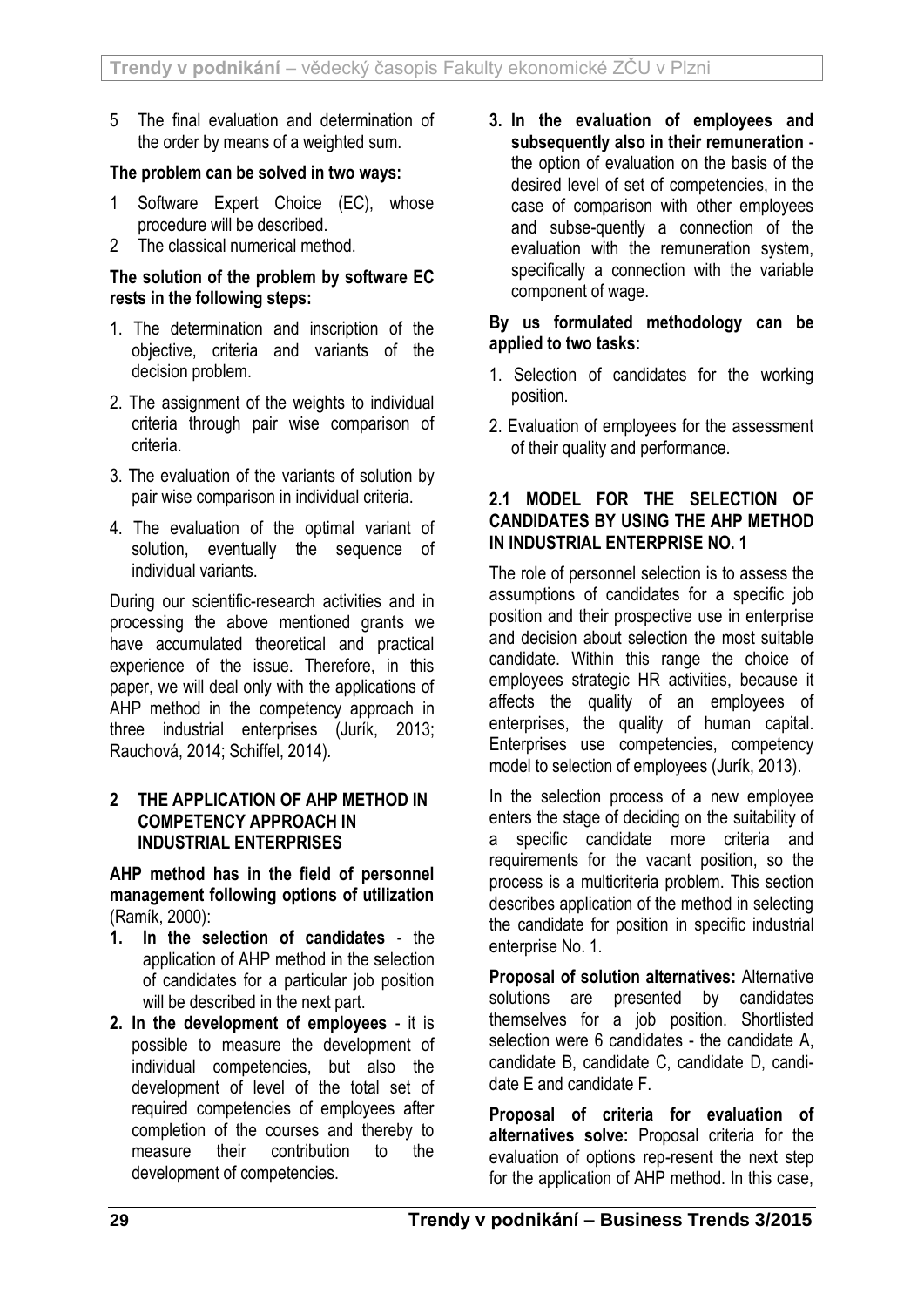they are competencies - qualification requirements. An important step of application AHP method is a creation of hierarchical structure (Fig. 1).

Fig. 1: Hierarchical structure of AHP



Source: Jurík, 2013

**Solving the problem:** The first step is determination weight to individual criterions. The criteria are compared on the basis of a rating scale in the comparison matrix. The weights of individual criteria were calculated based on pairwise comparison in EC (Fig. 2).

Fig. 2: Calculating of individual criteria priorities



Source: Jurík, 2013

Alternatives are assessed in the same manner as the criteria. As a result of application software EC is a table shown in Fig. 3, which describes the order of candidates. The order of candidates is determined by the values calculated by EC. And finally, we can eliminate

the less favorable alternative and rank them. In AHP method, the best candidate will be candidate F and he was followed by candidate A, candidate D, candidate E, candidate C and candidate B.

Fig. 3: Calculating of individual candidates priorities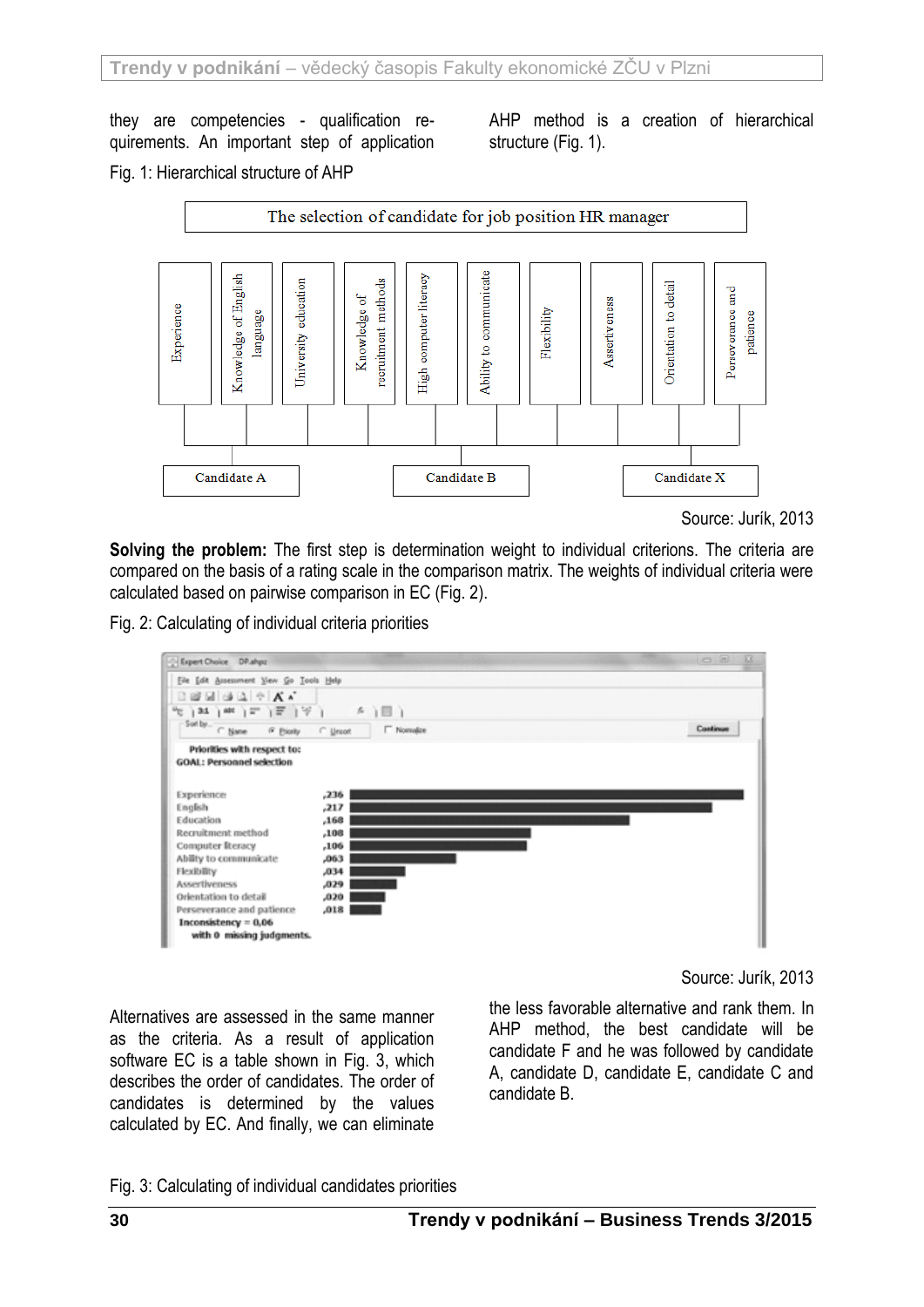**Trendy v podnikání** – vědecký časopis Fakulty ekonomické ZČU v Plzni

| ₩<br><b>Expert Choice</b>                                                                                   | DP.ahpz                                            |                 |                             |                                   |          | ▣<br>$\qquad \qquad \Box$ | $\Sigma$ |  |  |
|-------------------------------------------------------------------------------------------------------------|----------------------------------------------------|-----------------|-----------------------------|-----------------------------------|----------|---------------------------|----------|--|--|
| Edit<br>Tools<br>File                                                                                       |                                                    |                 |                             |                                   |          |                           |          |  |  |
| $\mathbf{A}^{\mathsf{T}}$<br>A<br>G                                                                         | Distributive mode                                  | O<br>Ideal mode |                             |                                   |          |                           |          |  |  |
| Summary                                                                                                     | Details                                            |                 |                             |                                   |          |                           |          |  |  |
| Sort by Name                                                                                                | Sort by Priority                                   | Unsort          | Normalize                   | <b>Bars Size</b><br><b>⊽</b> Auto | Increase | Decrease                  |          |  |  |
| Synthesis with respect to:<br><b>GOAL: Personnel selection</b>                                              |                                                    |                 |                             |                                   |          |                           |          |  |  |
|                                                                                                             |                                                    |                 | Overall Inconsistency = ,05 |                                   |          |                           |          |  |  |
| <b>Candidate F</b><br>Candidate A<br>Candidate D<br><b>Candidate E</b><br>Candidate C<br><b>Candidate B</b> | 0,293<br>0,207<br>0,204<br>0,151<br>0,088<br>0,058 |                 |                             |                                   |          |                           |          |  |  |

### **2.2 MODELS FOR EVALUATING EMPLOYEES THROUGH AHP METHOD IN INDUSTRIAL ENTERPRISE NO. 2 AND NO. 3**

For the application of AHP method for the evaluation competencies of managers in enterprise No. 2, we used the software Expert Choice to evaluating a competency model for managers.

#### **Determination of objective decision-making:** The aim of the decision is "determine the

Source: Jurík, 2013

sequence of managers by level of set of competencies".

**Alternatives of solution:** Alternatives are managers (identified as RP 1 to RP 26).

**Proposal of criteria for evaluation of alternatives solve:** The competence of competency model for managers are the criteria. The output of the decision-making is a hierarchical structure, which is shown in Fig. 4.

Fig. 4: Calculating of individual candidates priorities



Source: Schiffel, 2014

**Result of evaluation:** The first step is to assign weights to each criterion. In the fig. 5 is calculated weight of each criterion.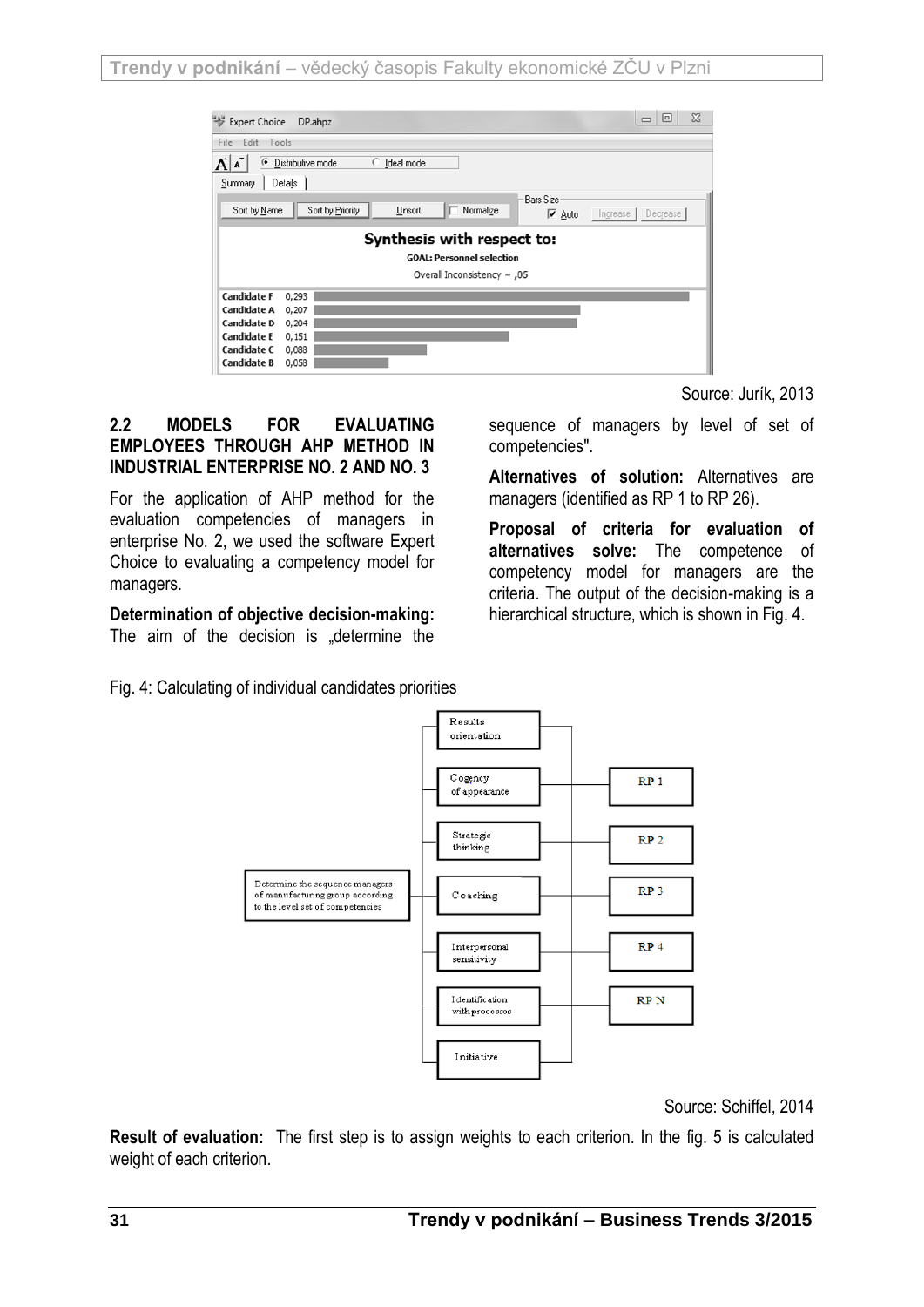# Fig. 5: Calculated weight criteria



Source: Schiffel, 2014

Fig. 6 determine the sequence of managers of industrial enterprise. Based on the results, it was found that the RP 23 reaches the highest value of set of competences Above-average values reported RP 6, 9 RP, RP 16 and RP 10.





**The application of AHP method for the evaluation competencies of managers in enterprise No. 3**

**Determination of objective decision-making:** Evaluation of managers in individual operations in industrial enterprise.

**Alternatives of solution: Managers of the individual operations:** A – Head of design and Source: Schiffel, 2014

technology,  $B - Head$  of sales,  $C - Head$ MTI,  $D$  - Head of metal production and  $E -$ Head of technical control.

**Proposal of criteria for evaluation of alternatives solve:** Required competencies for managers shows Tab. 1.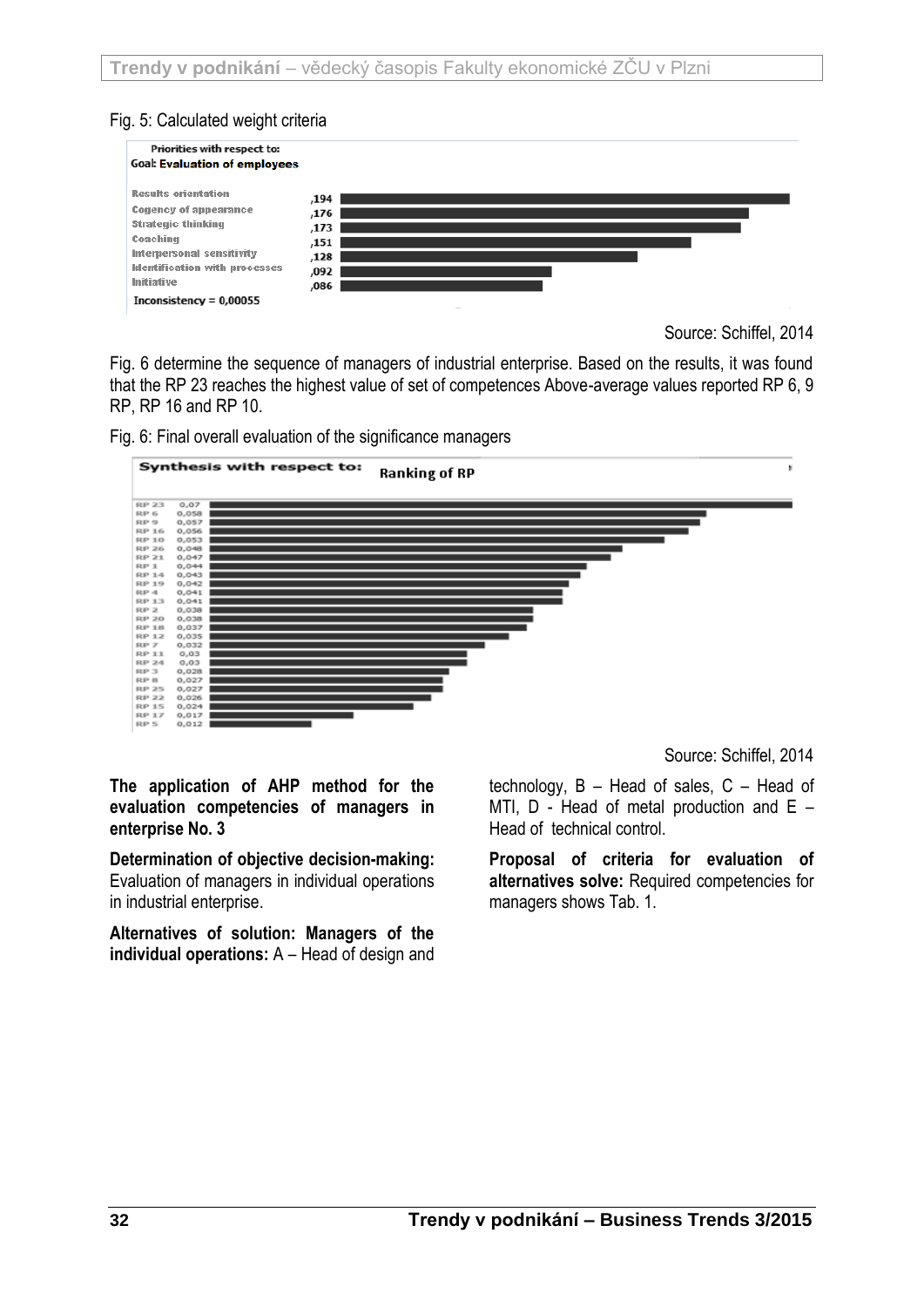| Competency model No. 1    |                | <b>Competency model No. 2</b> |   |  |
|---------------------------|----------------|-------------------------------|---|--|
| Experience                |                | Experience                    |   |  |
| <b>Technical skills</b>   | $\mathfrak{p}$ | Technical skills              | 2 |  |
| University education      | 3              | Ability to solve problems     | 3 |  |
| Efficiency                | 4              | Efficiency                    | 4 |  |
| Independence              | 5              | Independence                  | 5 |  |
| Ability to solve problems | 6              | Knowledge of PC               | 6 |  |
| Knowledge of PC           | 7              | University education          | 7 |  |
| Focusing on the company   | 8              | Focusing on the company       | 8 |  |

Source: Rauchová, 2014

**Assigning weights to each criterion:** Fig. 7 shows the ranking criteria with their associated weights.

Fig. 7: Assessing the significance of criteria



Source: Rauchová, 2014

**Evaluation of alternatives:** Fig. 8 describes a sequence of variants (individual managers).

Fig. 8: The resulting evaluation of managers through competency model No. 1



Source: Rauchová, 2014

The first evaluation was carried out according to the competency model, where the criterion - University education was in third place. After 2 months evaluation was repeated, the

importance of competence has been changed and a competency model No. 2 was created. Figure 9 shows the pairwise comparison of department heads under the new criteria.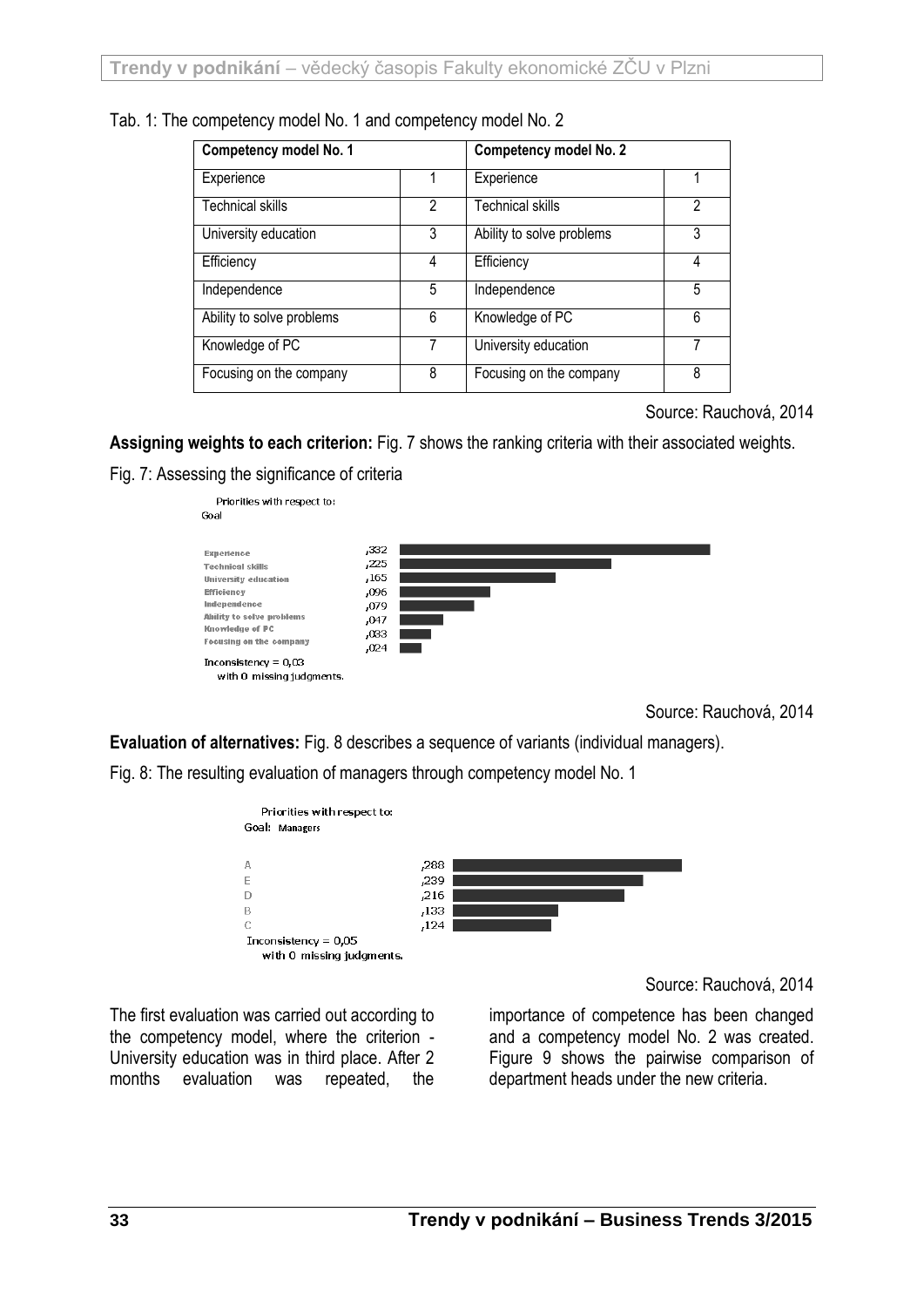



**Result of evaluation:** According to the proposed model of competence, we found the result, where department of design and technology was the most effective. Second place with satisfactory conditions had department of metal production and then department of technical control. Worst place had department of MTI.

# **CONCLUSION**

The evaluation of employees plays an important role in management of the enterprise. If the evaluation is accomplished on the basis of objectively pre-determined competencies, it provides an important framework for the development of the employees themselves, but also of the enterprise or university. A major problem in the evaluation process is the

# **REFERENCES**

Banks, J., Oldfied, Z. (2007). Understanding Jurík, L. (2013). *Návrh využitia metódy AHP pre určenie kompetenčného profilu personálneho pracovníka podniku Delta Electronics (Slovakia), s.r.o*. *(The proposal of using AHP method for determine of recruiter's competency profile of company Delta Electronics (Slovakia), s.r.o.).* Diplomová práca. Trnava: MTF STU.

Kachaňáková, A. (2001) *Riadenie ľudských zdrojov: ľudský faktor a úspešnosť podniku (Human Resource Management: human factor a success of the enterprise).* Bratislava: Sprint.

Koubek, J. (2007). *Řízení lidských zdrojů: Základy moderní personalistiky. (Human Resource Management: The basics of Modern Personalistic).* Praha: Management Press.

Source: Rauchová, 2014

formation of competencies; therefore we recommend devoting especially to this area.

*The contribution builds on the results of APVV project No. LPP-0384-09 ,,Koncept HCS modelu 3E vs. koncept Corporate Social Responsibility (CSR)'' and KEGA project No. 037STU-4/2012 Implementation of the subject of "Corporate Social Responsibility Entrepreneurship" into the study programme of Industrial Management in the second degree of study at STU MTF Trnava.*

*The contribution is a part of VEGA project No. 1/0448/13 "Tranformation of ergonomics program into the company management structure through integration and utilization and QMS, EMS, HSMS.*

Leitner, B. (2010). *Viackriteriálne (multikriteriálne) rozhodovanie (rozhodovacia analýza)*. Retrieved October 12, 2014 from http://fsi.uniza.sk/ktvi/leitner/2\_predmety/OA/Cvi cenia/01\_VR\_1.pdf

Ramík, J. (2000). *Analytický hierarchický proces (AHP) a jeho využití v malém a středním podnikání*. *(Analytich hierarchy process (AHP) and its utilization in small and medium enterprises).* Opava: Slezská univerzita.

Rauchová, I. (2014). *Návrhy využitia metódy AHP pre určenie kompetenčného profilu manažéra v podniku MIKROMAT spol. s.r.o. (The proposal of using AHP method for determine of recruiter's competency profile of company Mikromat, spol. s.r.o.)*. Bakalárska práca. Trnava: MTF STU.